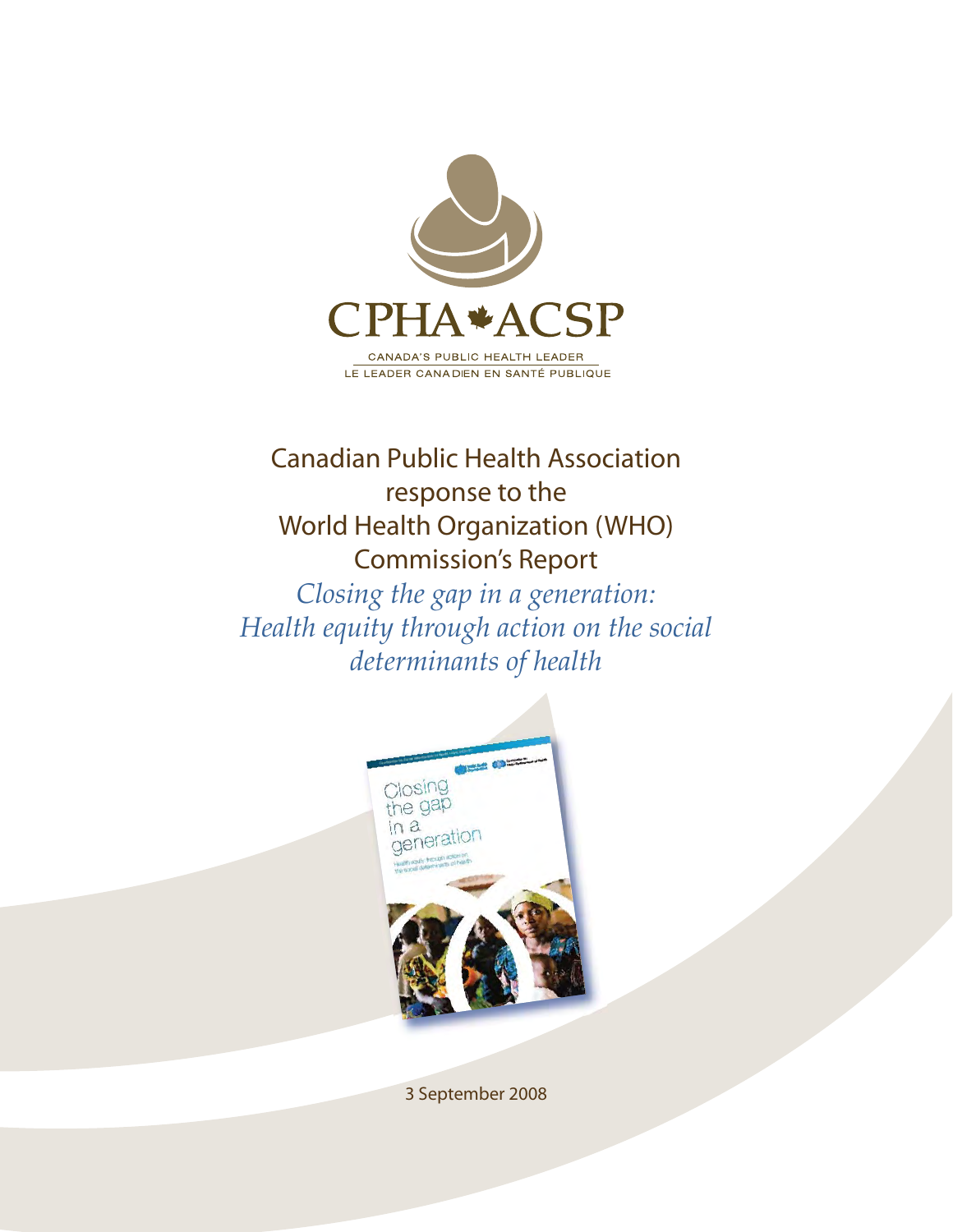### **About CPHA**

Founded in 1910 and incorporated in 1912, the Canadian Public Health Association (CPHA) is a national, independent, not-for-profit, voluntary membership association representing public health in Canada with links to the international public health community. CPHA's members believe in universal and equitable access to the basic conditions which are necessary to achieve health for all Canadians.

CPHA's mission is to constitute a special national resource in Canada that advocates for the improvement and maintenance of personal and community health according to the public health principles of disease prevention, health promotion and protection and healthy public policy.

Canadian Public Health Association 400–1565 Carling Avenue Ottawa, Ontario K1Z 8R1

Telephone: 613 725 3769 Fax: 613 725 9826<br>
E-mail: info@cpha.ca info@cpha.ca Website: cpha.ca

© Canadian Public Health Association, 2008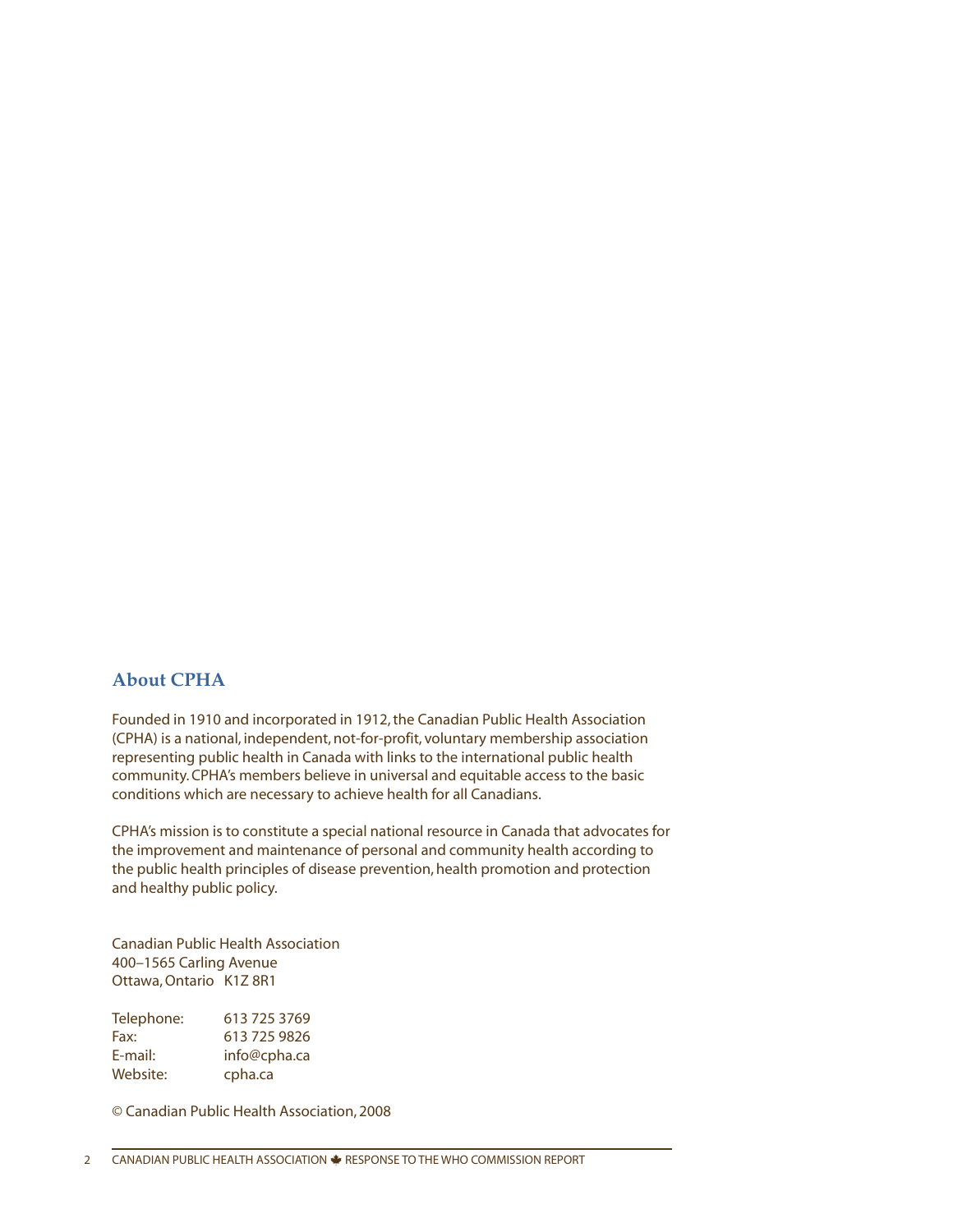## The Commission and its Report

On August 28, 2008 the **World Health Organization's Commission on the Social Determinants of Health** released its long-awaited report entitled *Closing the gap in a generation: Health equity through action on the social determinants of health*. <sup>1</sup> The Commission makes a compelling case that health is a concern for everyone and that immediate global action is required to eliminate the factors that affect health equity for all.

Fealth inequity really is a matter of<br>
life and death. But health systems<br>
will not naturally gravitate towards<br>
equity. Unprecedented leadership is<br>
needed that compels all actors, including life and death. But health systems will not naturally gravitate towards equity. Unprecedented leadership is needed that compels all actors, including those beyond the health sector, to examine their impact on health. Primary health care encompasses a 'health in all policies' approach to redress inequities in health."

> *Dr. Margaret Chan Secretary General, World Health Organization, August 28, 2008 on the release of the report of the WHO Commission on the Social Determinants of Health*

The Commission worked for over three years gathering and analyzing evidence about how to achieve and foster global action for health equity. The Commission's work involved a strong Canadian contingent. The Honourable Monique Bégin, former Minister of Health and Welfare, was Canada's appointed Commissioner and several other Canadians contributed to the work of the international research teams that produced the report's background studies.

The evidence presented in the Commission's report indicates that although universal access to appropriate health care is an important element in treating illness, the social determinants of health (such as income, housing, food, employment, and working conditions) are responsible for almost half of the variation in health outcomes within and across societies. The research demonstrates that the differences in health outcomes of population groups within and between countries in many cases are increasing.

The Commission makes over 200 recommendations, which are condensed into three principles of action:

- 1. Improve the conditions of daily life the circumstances in which people are born, grow, live, work and age;
- 2. Tackle the inequitable distribution of power, money, and resources the structural drivers of those conditions of daily life – globally, nationally and locally; and,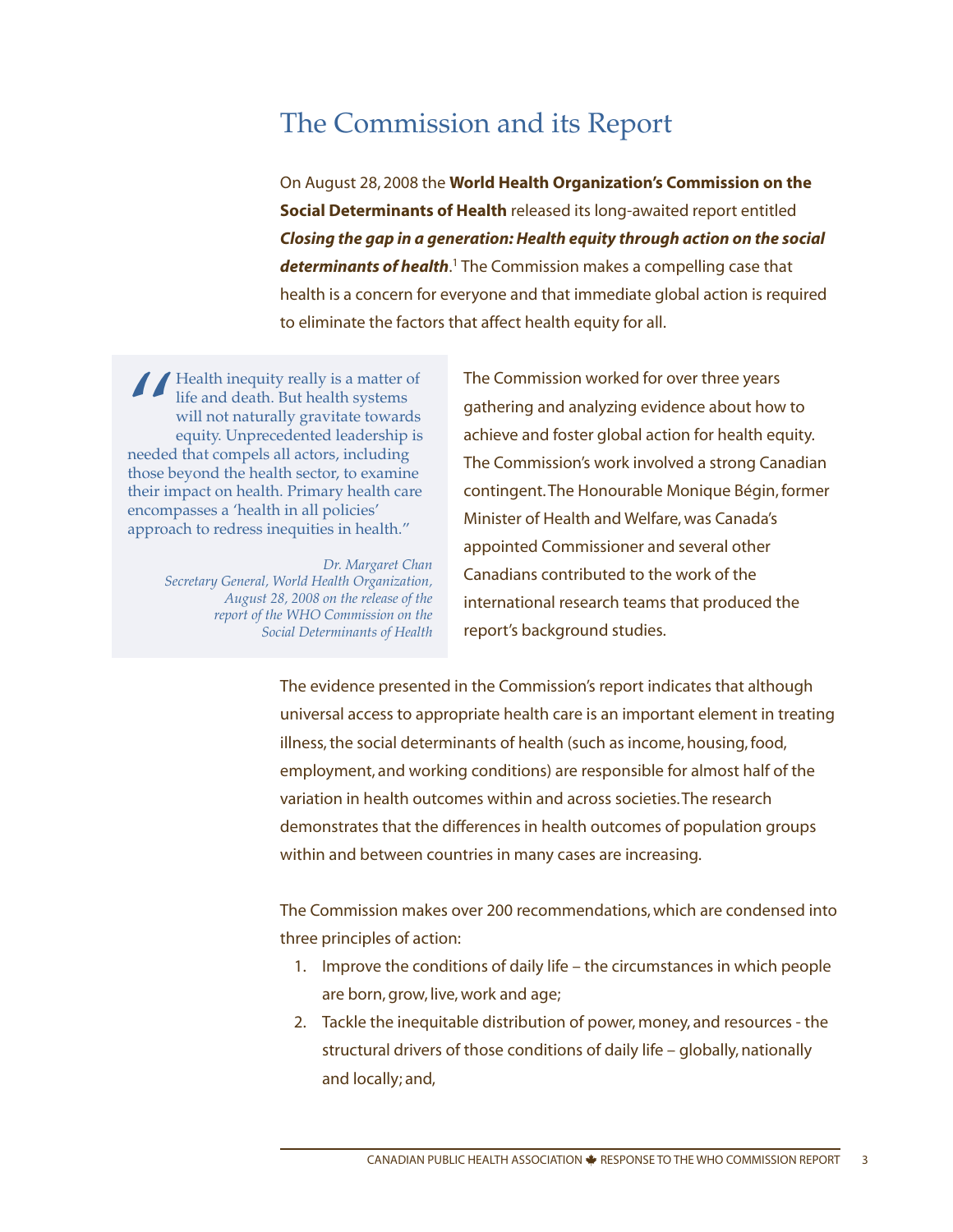3. Measure the problem, evaluate action, expand the knowledge base, develop a workforce that is trained in the social determinants of health, and raise public awareness about the social determinants of health.

The Commission challenges all countries to achieve health equity within a generation. It calls for immediate action to lessen the impact of the structural and social conditions that negatively affect the health of all people.

These inequities in health, avoidable<br>health inequities, arise because of the<br>circumstances in which people grow.<br>live, work and age, and the systems<br>put in place to deal with illness. The health inequities, arise because of the circumstances in which people grow, live, work and age, and the systems put in place to deal with illness. The conditions in which people live and die are, in turn, shaped by political, social and economic forces. Achieving health equity within a generation is achievable, it is the right thing to do, and now is the right time to do it. "

*Closing the Gap in a Generation: Health Equity through Action on the Social Determinants of Health, Final Report of the Commission on Social Determinants of Health, June 2008*

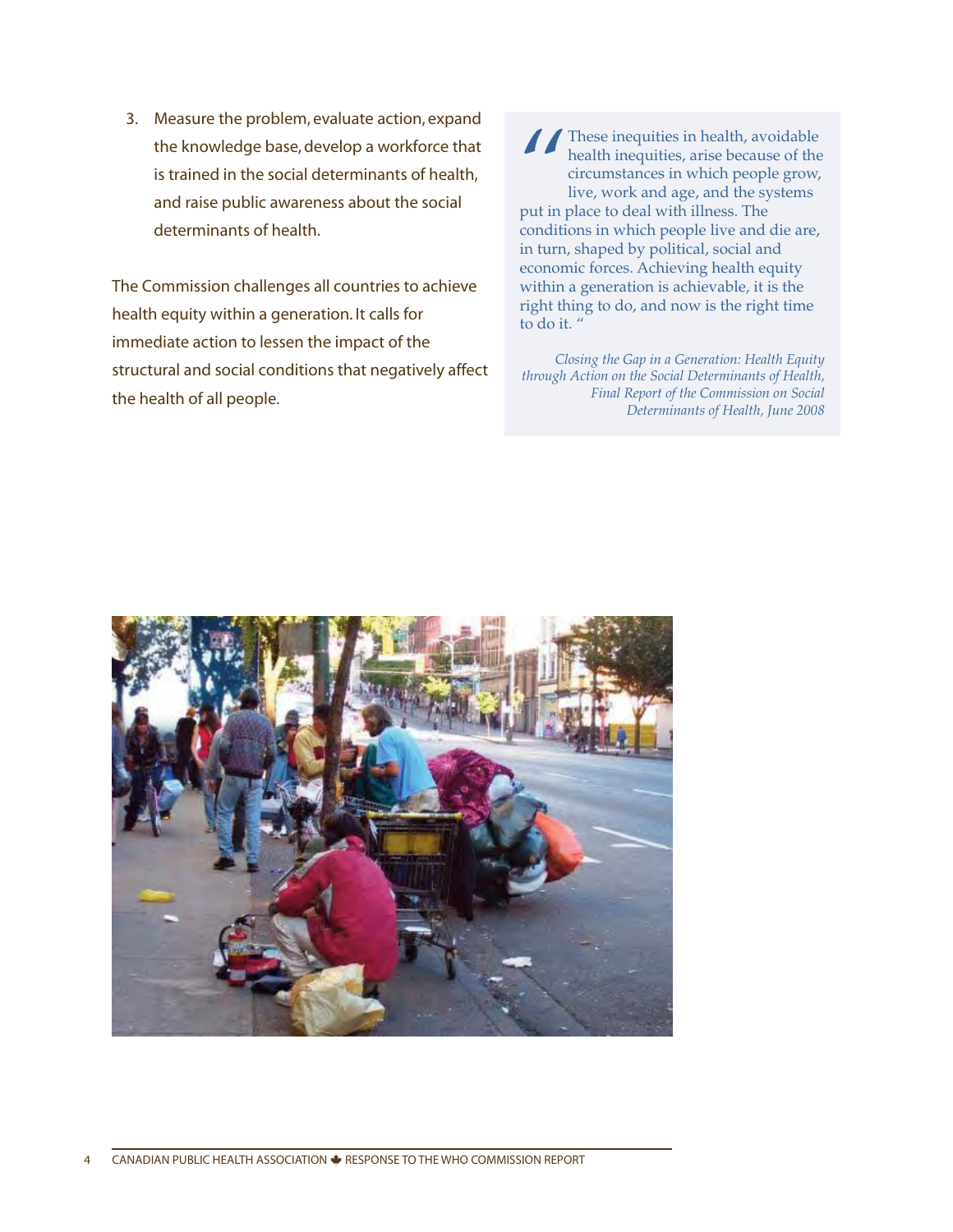### The Social Determinants of Health in the Canadian Context

Canada can be proud of its overall health achievements. As cited in the Chief Public Health Officer's 2008 report, life expectancy for men and women has increased substantially over the past 10 years and infant and maternal mortality are among the lowest in the world.<sup>2</sup> But the question as to why some in Canada are healthy and others are not is a very important one.<sup>3</sup>

**find the Solution School Separation**<br>
From one neighbourhood to another as a<br>
from one neighbourhood to another as a Toronto has some of the healthiest and least healthy communities in Canada. The incidence of common health problems can vary twofold result of the basic determinants of health, such as income, housing, employment and education."

> *Dr. David McKeown Toronto's Chief Medical Officer of Health December 2006*

As the Honourable Monique Bégin poignantly stated in a recent *Globe and Mail* article, "Canada likes to brag that for seven years in a row the United Nations voted us 'the best country in the world in which to live.' Do all Canadians share equally in that great quality of life? No, they don't. The truth is that our country is so wealthy that it manages to mask the reality of food banks in our cities, of unacceptable housing, of young Inuit adults' very high suicide rates." Mme Bégin said she hopes the Commission's report will be a "wake-up call for action towards truly living up to our reputation."4

In Canada, one of the world's most economically prosperous countries, close to 1.5 million people, largely single mothers and children, lack safe and affordable housing, deal with violence both in their homes and in their neighbourhoods, and face serious food and nutrition insecurity.

In Canada, median income among the top 20% earners increased by 16.4% over the period between 1980 and 2005. In contrast, median income for Canada's poorest fell 20.6%.<sup>5</sup> This means that the spread between the very rich and the very poor grew over the last 25 years and there are significant health disparities between these population groups.

In Canada, employment and secure income have a significant effect on health. Precarious work and employment insecurity produce financial hardships, increased health risks and greater social isolation.<sup>6</sup> Current statistics indicate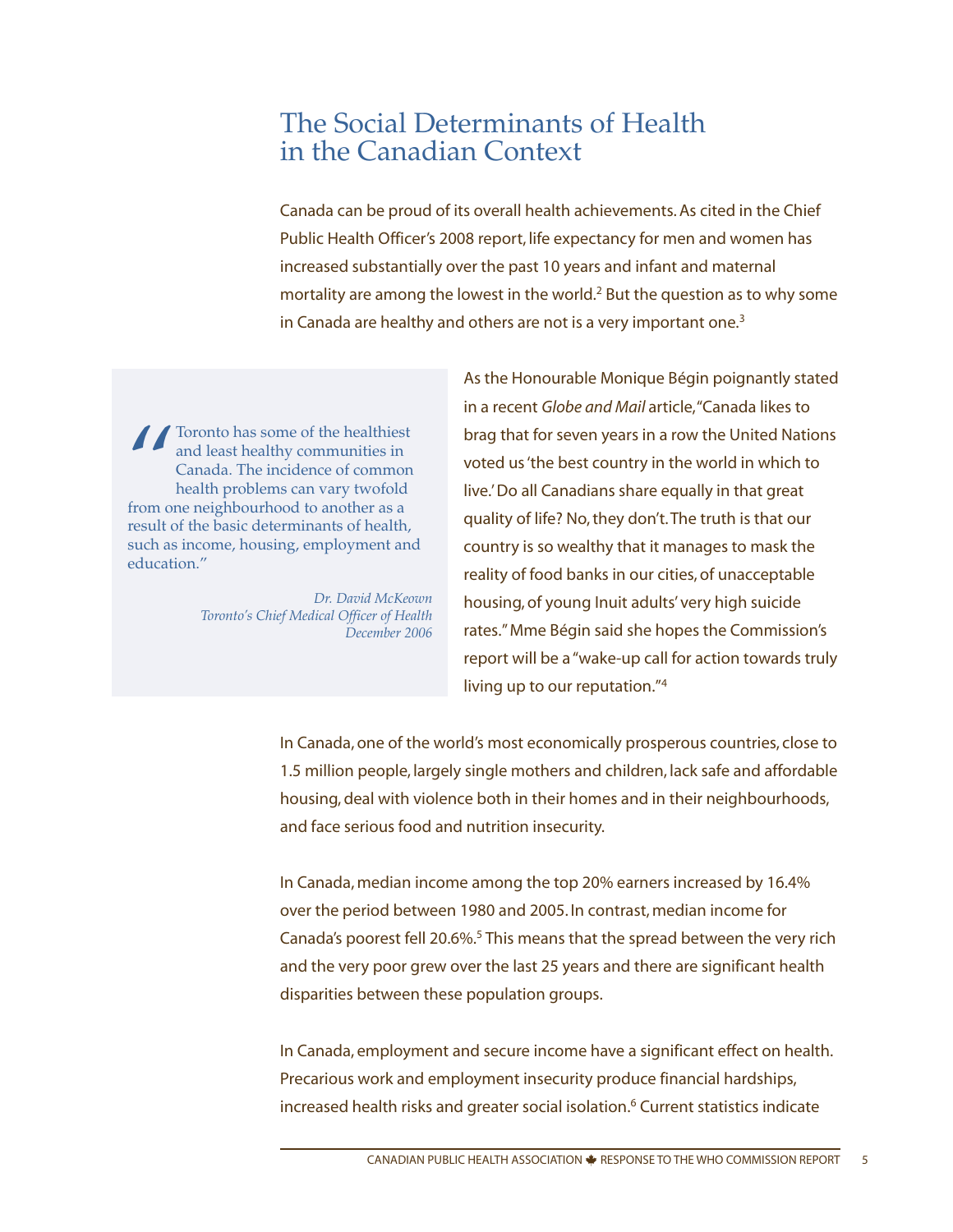that almost 375,000 families and almost one-half million individuals in Canada, although full-time wage earners, are poor.Those working on contract or parttime may not be eligible to receive employment-related benefits. When a person does not have benefits, the result can be devastating to both individual and family health.The unemployed and their dependents suffer significantly more health problems than people who work, and who have secure employment.7

In Canada, more than 100 First Nations reserves have been identified as lacking safe water supply and sanitation systems, having substandard housing, and inadequate community services. In 2005, several hundred people from the Kashechewan Cree community near James Bay were evacuated and temporarily housed throughout Ontario because of



unsafe water. Unfortunately, the people were sent back to their communities without addressing the issues that created the crises in the first place.

In Canada, food insecurity has been found to increase with declining income and reliance on social assistance and is highest amongst single mothers with children<sup>8</sup>. Children from families receiving social assistance are far more likely to experience hunger. Food banks are not a solution; they are a symptom of a society that is not dealing head-on with food security as a public health priority.

In Canada, universal primary education is a basic human right. The level of education and functional literacy and numeracy are important determinants of health. Studies demonstrate that education levels have an impact on risk factors for chronic diseases. A Statistics Canada study reported that 42% of adults aged 16 to 65 did not have the necessary literacy skills to manage most everyday reading requirements.<sup>9</sup> Populations with lower education and literacy skills are at greater risk for health problems related to smoking, physical inactivity, obesity and unhealthy diet.<sup>10</sup>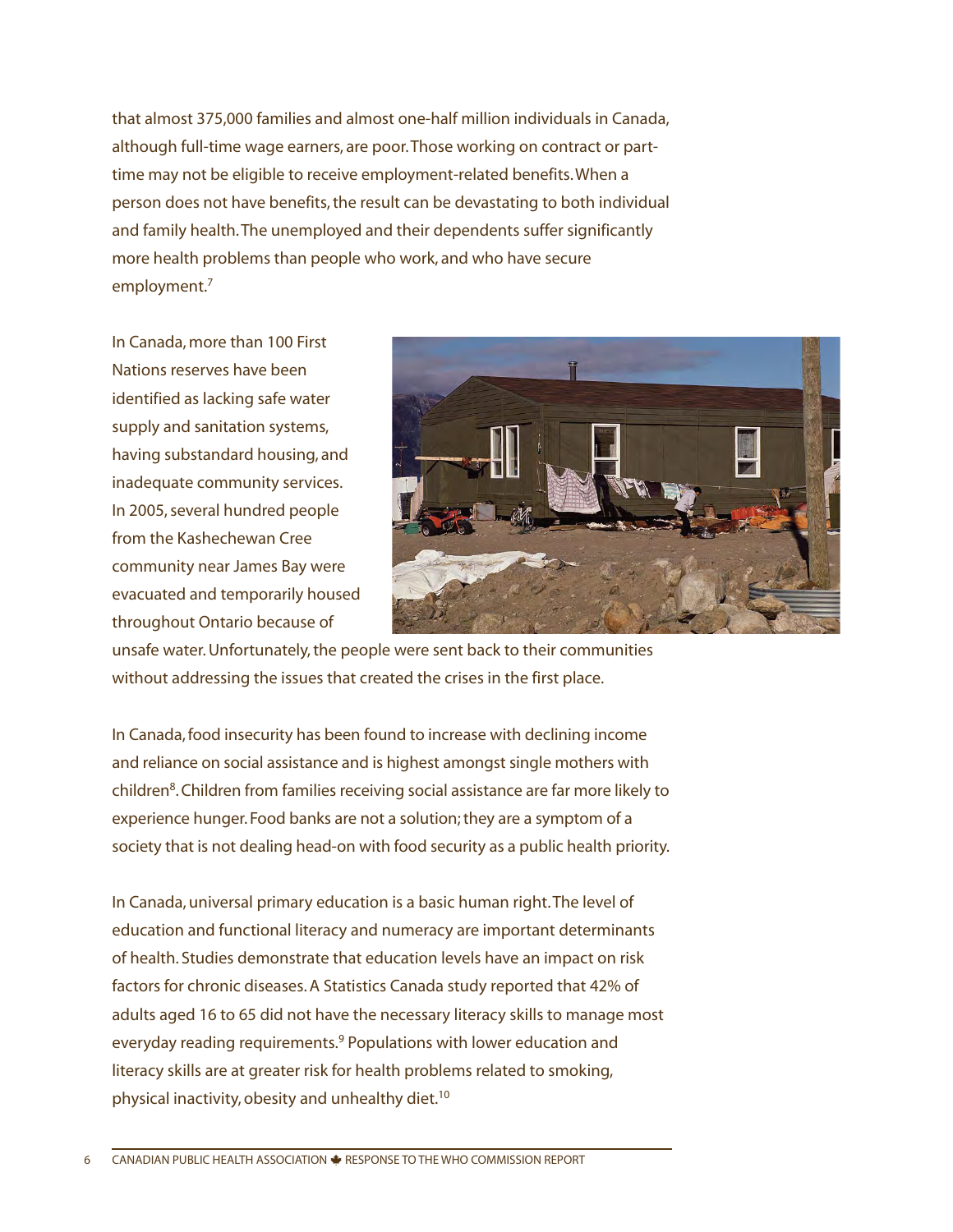We cannot rate our collective health and well-being by looking only a those who are healthiest. Nor can focus only on averages, as these mask important differences between the We cannot rate our collective health and well-being by looking only at those who are healthiest. Nor can we focus only on averages, as these least and most healthy. We must also consider those left behind: those who are less healthy, illiterate, on the streets, or have little or no resources."

> *Dr. David Butler-Jones The Chief Public Health Officer's Report on the State of Public Health in Canada 2008*

In Canada, substantial deficiencies in population health data remain. While reliable information is collected at the national, provincial/territorial and regional levels, the data, particularly among Aboriginal peoples, is often incomplete.The impact of the determinants on health cannot be explained in terms of single commonly-used measures of socio-economic status, such as income, education, or occupation.11 The data from the various sources have to be linked in order to provide a strong platform to take action on the social determinants of health.

The Commission's report demonstrates that raising the health status of people with the greatest need would have a major impact on overall health and could also improve the nation's productivity. This is also true in Canada. In 2004, health care spending in Canada was approximately \$120 billion per year, equivalent to about \$3,650 per inhabitant.<sup>12</sup> The poorest households accounted for about 31% of total expenditures on health care for the household population, almost double the utilization of the highest-income



grouping. If the health status and utilization patterns of the lower-income groups equalled those with middle income, significant savings on health care costs would be possible. This could also translate into more people participating productively in the economy.

The evidence indicates significant health inequity across the social gradient in Canada. We have the knowledge and the skills to solve the situation. What we need is the political commitment, a national will and the resources to turn talk and numerous pilot projects into results.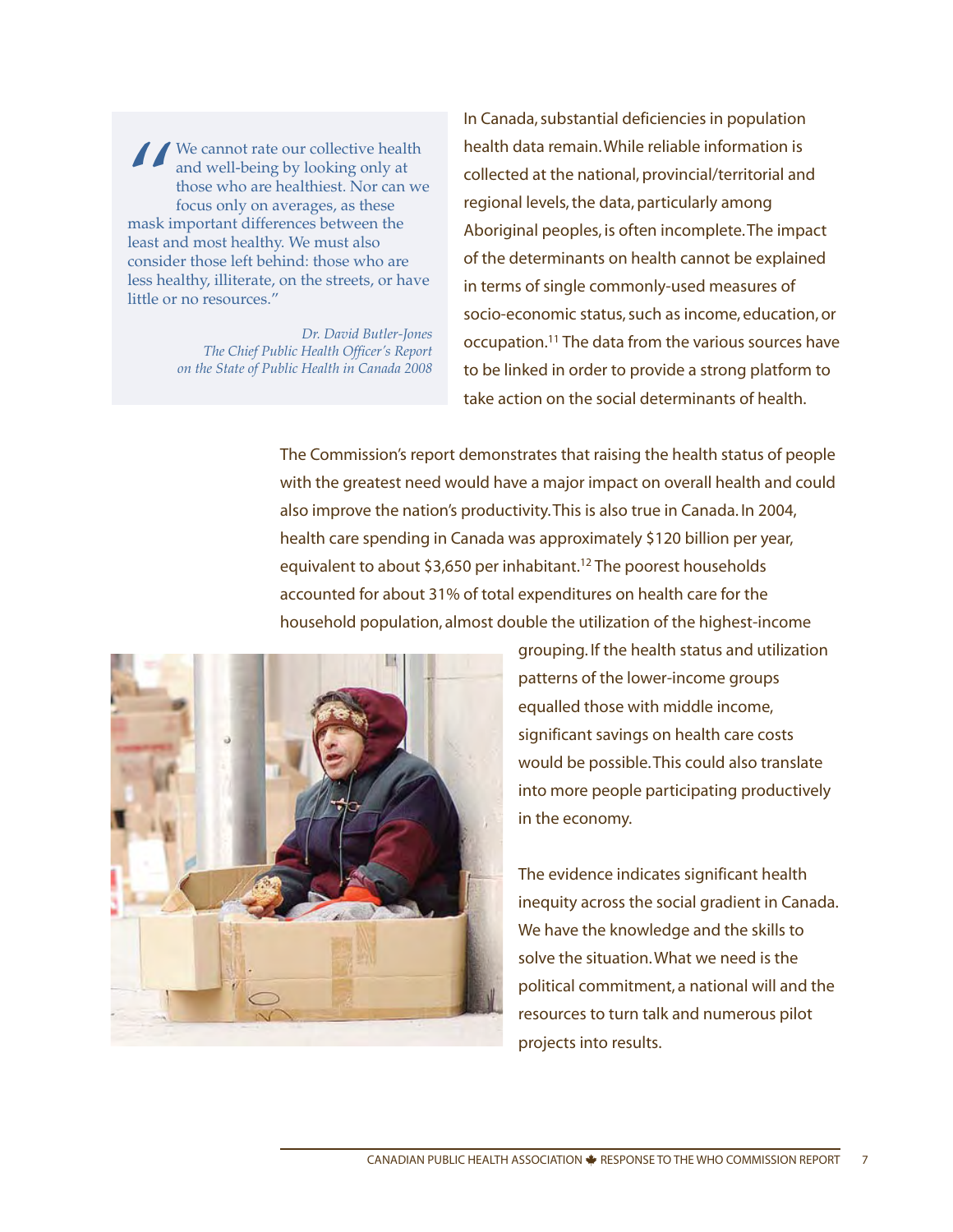# CPHA's Response and Commitment

Over the years, CPHA has emphasized the need for a broad-based, comprehensive, whole-of-government and inter-sectoral approach that includes significant investment at the federal, provincial and territorial levels and in the municipal and rural areas in Canada's public health infrastructure and services.

Public health initiatives are most effective with a combination of community buy-in, policy leadership, effective collaboration and communication, public

**S***ocial determinants* of health is also referred to as the causes of the causes of ill health including such factors as gender, poverty, employment, working conditions, homelessness and education.

*Health Equity* is the absence of disparities in health or in the social determinants of health between groups with different levels of social advantage/disadvantage—that is, wealth, power, or prestige.

health capacity and research and adequate funding within and outside of the health sector. Investments must also be made to expand and enrich the population health database to better understand the factors that affect health and to evaluate the effectiveness of interventions put in place in Canada.

CPHA's 2006 and 2008 membership surveys and policy discussions at the CPHA 2008 Annual Conference reaffirmed the need to address the social determinants of health. These events continue to lay the groundwork for the Association's policy efforts on this front. CPHA has and will continue to advocate consistently for:

\* the federal government to reinforce its leadership in public health and take progressive action through a whole-ofgovernment approach to address the social determinants of health in consultation with all other levels of government;

The truth is that our country – the ninth richest in the world - is so wealthy that it manages to mask the reality of poverty, social exclusion discrimination, employment erosion, ninth richest in the world - is so wealthy that it manages to mask the reality of poverty, social exclusion, discrimination, employment erosion, mental health and youth suicides. In doing so, we hide the fact of a very serious national public health problem."

*The Honourable Monique Bégin, August 2008*

- \* enhanced public health capacity in Canada through surveillance, human resource development and research; and
- \* increased investment in public health, through a variety of mechanisms including support to the Public Health Agency of Canada, transfer payments to the provinces and territories that includes funding earmarked for support of public health functions and/or programs, and through mechanisms that increase the amount of money available to Canadians to provide for their basic needs.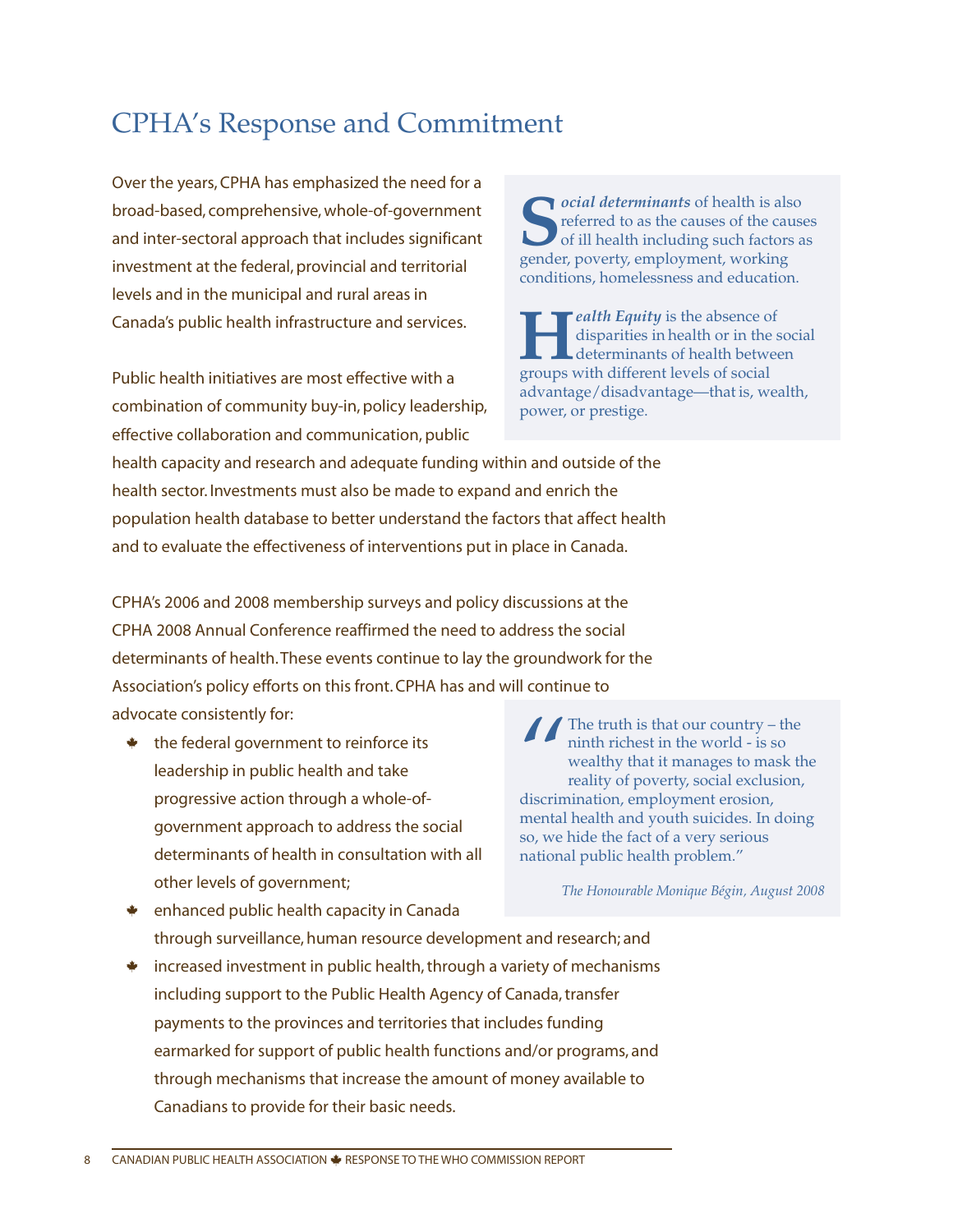

The Commission's challenge to address and eliminate health inequity is now in the hands of Canadians.

**CPHA will do its part to contribute to the achievement of this goal**. To this end, the Association commits itself to:

advocate for an increase in federal investment in public health, as well in sectors that have a significant effect on population health and health

equity such as housing, employment, child development and care;

- update past CPHA resolutions, motions, policy statements and positions on issues related to the social determinants of health and share them widely;
- \* help formulate, in consultation with all stakeholders responsible for health outcomes including the Canadian public health community and other communities external to the health system, a "made-in-Canada" approach to address the social determinants of health;
- \* convene a forum for public health practitioners, health and social service partners and other relevant stakeholders to share experiences, knowledge, and best practices in support of a social determinants of health approach to address health inequity in Canada and around the world;
- \* consult with the provincial and territorial public health associations and public health practitioners across Canada to identify and make accessible tools for addressing the social determinants of health in their respective jurisdictions as well as a means to coordinate messages and actions;
- devise effective ways to build broad public awareness and engagement by "telling the stories" of health inequities and the innovative and effective ways that Canada and other countries are addressing the issue;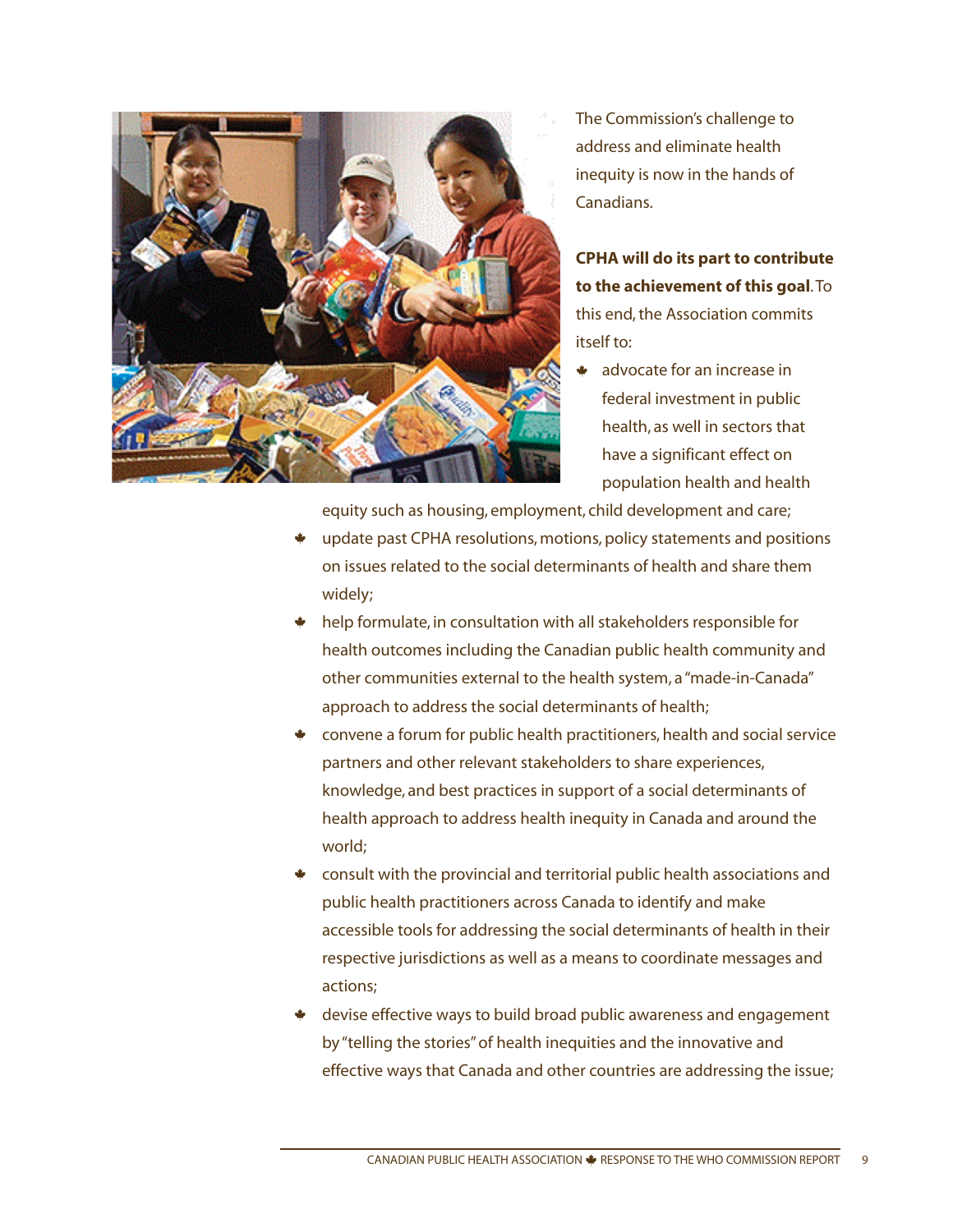

- liaise with other non-governmental organizations in Canada and abroad to learn from their experiences in addressing the social determinants of health;
- in consultation with other parties, contribute to the development of a process to measure progress within Canada for reducing the social gradient in health; and,
- position the 2009 Annual Conference (7-10 June 2009, Winnipeg, Manitoba) as a forum for sharing progress in Canada on addressing health equities.

Canada can no longer mask the fact that we have a very serious public health problem. As the Commission highlights, "[a]chieving health equity within a generation is achievable, it is the right thing to do, and now is the right time to do it."13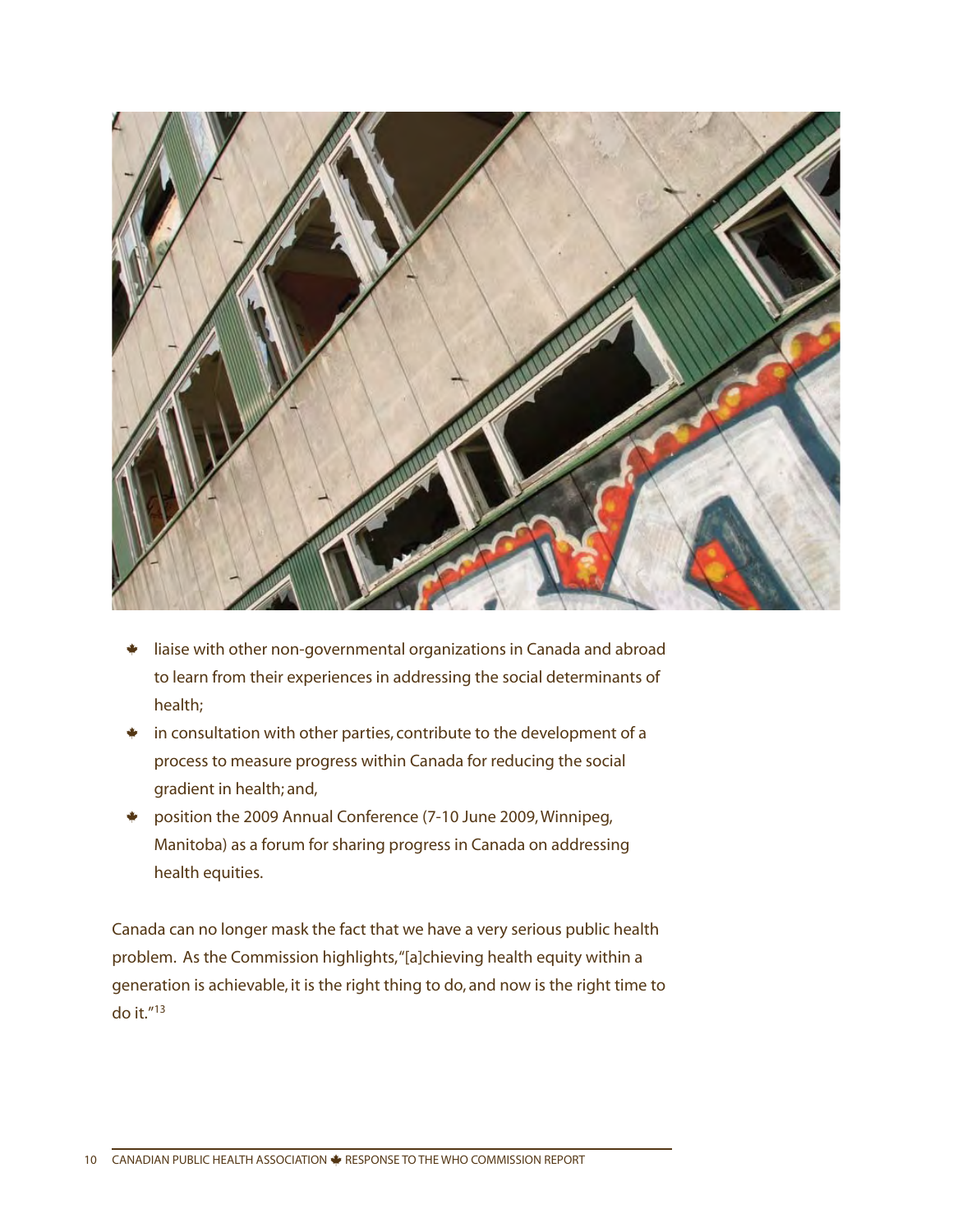#### References

- 1. World Health Organization's Commission on the Social Determinants of Health report, *Closing the gap in a generation: Health equity through action on the social determinants of health*, available online at: http://www.who.int/social\_determinants/final\_report/en/index.html.
- 2. Chief Public Health Officer. Report on the State of Public Health in Canada 2008.
- 3. Evans RG, Barer ML, Marmor, TR. (Eds). (1994) Why are some people healthy and others not? The determinants of health of populations. New York: Aldine de Gruyter.
- 4. Picard, A. (2008, August 28). Social injustice can kill, global panel claims, Globe and Mail, http://www.theglobeandmail.com/servlet/story/RTGAM.20080828.wdeterminants28/BNStory/specialSci enceandHealth/home.
- 5. Statistics Canada, May 5, 2008, The Daily. Income of Canadians.
- 6. Raphael, D. (ed.) (2004) Social Determinants of Health: Canadian Perspectives. Canadian Scholars Press, Toronto.
- 7. Ontario Chronic Disease Prevention Alliance, Health Nexus (2008) Primer to Action: Social Determinants of Health. Toronto: Health Nexus.
- 8. Che J. and Chen J. (2001). Food insecurity in Canadian households. Health Reports, 12, 11-22.
- 9. Organisation for Economic Co-operation and Development and Statistics Canada: Adult Literacy and Life Skills Survey, 2003
- 10. Heart and Stroke Foundation of Canada:The Growing Burden of Heart Disease and Stroke in Canada, 2003.
- 11. Senate Subcommittee on Population Health: Population Health Policy: Issues and Options, 2008.
- 12. Reducing Health Disparities–Roles of the Health Sector: Discussion Paper Prepared by the Health Disparities Task Group of the Federal/Provincial/Territorial Advisory Committee on Population Health and Health Security, December 2004.
- 13. Closing the Gap in a Generation: Health Equity through Action on the Social Determinants of Health. Final Report of the Commission on the Social Determinants of Health, June 2008.